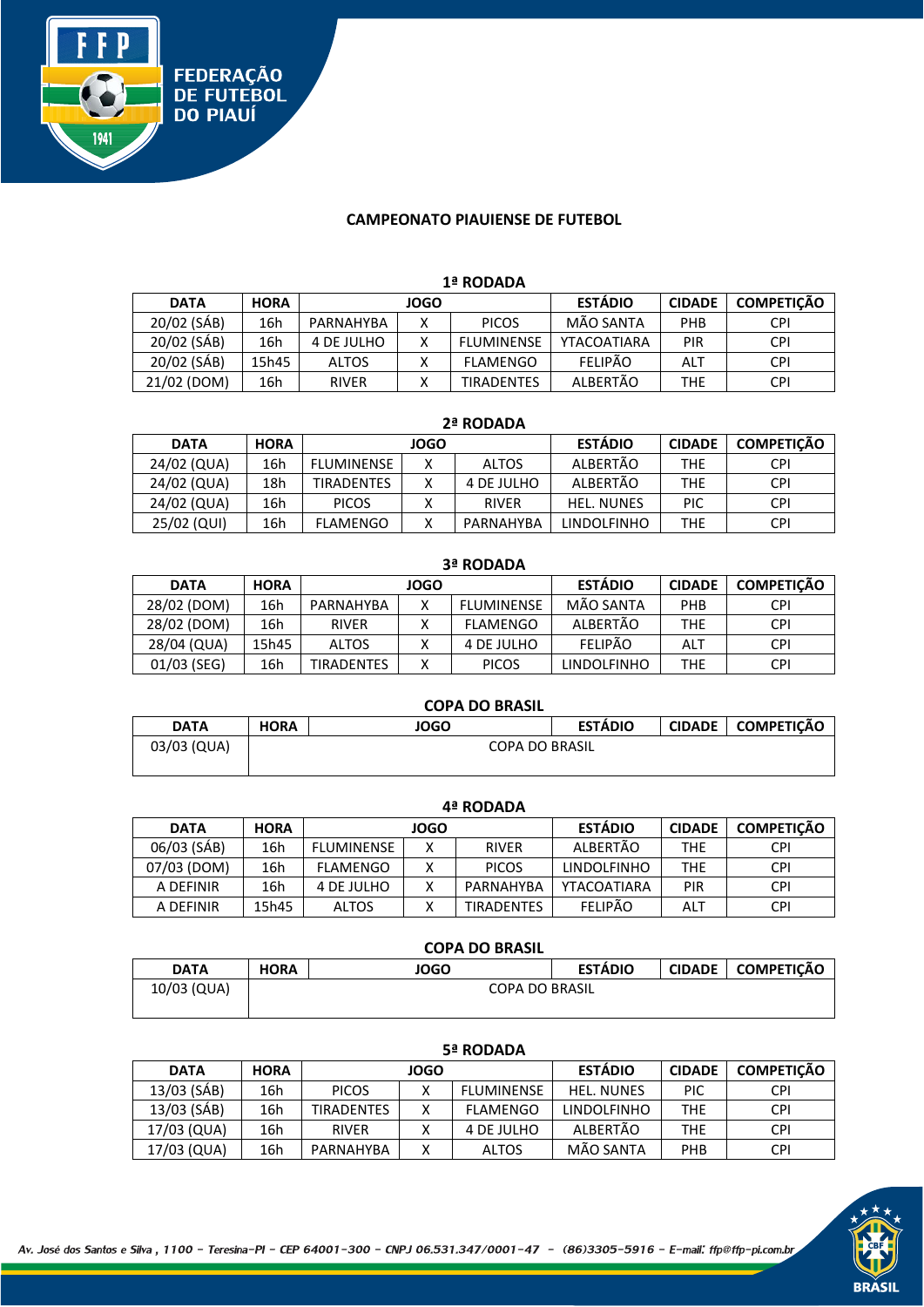

#### **6ª RODADA**

| <b>DATA</b> | <b>HORA</b> | <b>JOGO</b>       |              |                   | <b>ESTÁDIO</b> | <b>CIDADE</b> | <b>COMPETICÃO</b> |
|-------------|-------------|-------------------|--------------|-------------------|----------------|---------------|-------------------|
| 20/03 (SÁB) | 16h         | <b>FLUMINENSE</b> | $\checkmark$ | FLAMENGO          | ALBERTÃO       | <b>THE</b>    | <b>CPI</b>        |
| 21/03 (DOM) | 16h         | PARNAHYBA         |              | <b>TIRADENTES</b> | MÃO SANTA      | <b>PHB</b>    | <b>CPI</b>        |
| 31/03 (QUA) | 16h         | 4 DE JULHO        |              | <b>PICOS</b>      | YTACOATIARA    | PIR           | <b>CPI</b>        |
| 31/03 (QUA) | 15h45       | <b>ALTOS</b>      |              | <b>RIVER</b>      | <b>FELIPÃO</b> | ALT           | CPI               |

#### **7ª RODADA**

| <b>DATA</b> | <b>HORA</b> | <b>JOGO</b>       |  |                   | <b>ESTÁDIO</b>     | <b>CIDADE</b> | <b>COMPETICÃO</b> |
|-------------|-------------|-------------------|--|-------------------|--------------------|---------------|-------------------|
| 24/03 (QUA) | 16h         | <b>TIRADENTES</b> |  | <b>FLUMINENSE</b> | <b>LINDOLFINHO</b> | THE           | <b>CPI</b>        |
| 25/03 (QUI) | 16h         | <b>RIVER</b>      |  | PARNAHYBA         | ALBERTÃO           | THE           | <b>CPI</b>        |
| 07/04 (QUA) | 16h         | <b>FLAMENGO</b>   |  | 4 DE JULHO        | <b>LINDOLFINHO</b> | THE           | <b>CPI</b>        |
| 07/04 (QUA) | 16h         | <b>PICOS</b>      |  | <b>ALTOS</b>      | <b>HEL. NUNES</b>  | PIC           | <b>CPI</b>        |

| 8ª RODADA   |             |                   |   |              |                    |               |                   |  |  |  |
|-------------|-------------|-------------------|---|--------------|--------------------|---------------|-------------------|--|--|--|
| <b>DATA</b> | <b>HORA</b> | <b>JOGO</b>       |   |              | <b>ESTÁDIO</b>     | <b>CIDADE</b> | <b>COMPETIÇÃO</b> |  |  |  |
| 28/03 (DOM) | 16h         | <b>PICOS</b>      | χ | PARNAHYBA    | <b>HEL. NUNES</b>  | <b>PIC</b>    | <b>CPI</b>        |  |  |  |
| 28/03 (DOM) | 16h         | <b>TIRADENTES</b> | Χ | <b>RIVER</b> | <b>LINDOLFINHO</b> | <b>THE</b>    | <b>CPI</b>        |  |  |  |
| 14/04 (QUA) | 16h         | <b>FLUMINENSE</b> | Χ | 4 DE JULHO   | ALBERTÃO           | <b>THE</b>    | <b>CPI</b>        |  |  |  |
| 15/04 (QUI) | 16h         | <b>FLAMENGO</b>   | Χ | <b>ALTOS</b> | <b>LINDOLFINHO</b> | <b>THE</b>    | <b>CPI</b>        |  |  |  |

| 9ª RODADA   |             |              |   |                   |                |               |                   |  |  |  |
|-------------|-------------|--------------|---|-------------------|----------------|---------------|-------------------|--|--|--|
| <b>DATA</b> | <b>HORA</b> | JOGO         |   |                   | <b>ESTÁDIO</b> | <b>CIDADE</b> | <b>COMPETICÃO</b> |  |  |  |
| 03/04 (SÁB) | 16h         | PARNAHYBA    | v | <b>FLAMENGO</b>   | MÃO SANTA      | <b>PHB</b>    | <b>CPI</b>        |  |  |  |
| 04/04 (DOM) | 16h         | <b>RIVER</b> |   | <b>PICOS</b>      | ALBERTÃO       | <b>THE</b>    | <b>CPI</b>        |  |  |  |
| 21/04 (QUA) | 15h45       | <b>ALTOS</b> |   | <b>FLUMINENSE</b> | <b>FELIPÃO</b> | <b>ALT</b>    | <b>CPI</b>        |  |  |  |
| 21/04 (QUA) | 16h         | 4 DE JULHO   |   | <b>TIRADENTES</b> | YTACOATIARA    | <b>PIR</b>    | <b>CPI</b>        |  |  |  |

| 10- NUDADA  |             |                   |             |                   |                    |               |                   |  |  |  |
|-------------|-------------|-------------------|-------------|-------------------|--------------------|---------------|-------------------|--|--|--|
| <b>DATA</b> | <b>HORA</b> |                   | <b>JOGO</b> |                   | <b>ESTÁDIO</b>     | <b>CIDADE</b> | <b>COMPETICÃO</b> |  |  |  |
| 10/04 (SÁB) | 16h         | <b>FLUMINENSE</b> | v           | PARNAHYBA         | ALBERTÃO           | <b>THE</b>    | CPI               |  |  |  |
| 11/04 (DOM) | 16h         | <b>FLAMENGO</b>   |             | <b>RIVER</b>      | <b>LINDOLFINHO</b> | <b>THE</b>    | <b>CPI</b>        |  |  |  |
| 11/04 (DOM) | 16h         | <b>PICOS</b>      |             | <b>TIRADENTES</b> | <b>HEL. NUNES</b>  | PIC           | <b>CPI</b>        |  |  |  |
| 19/05 (QUA) | 16h         | 4 DE JULHO        |             | <b>ALTOS</b>      | YTACOATIARA        | PIR           | <b>CPI</b>        |  |  |  |

| $+ +  - + -$ |             |                   |  |                 |                    |               |                   |  |  |  |
|--------------|-------------|-------------------|--|-----------------|--------------------|---------------|-------------------|--|--|--|
| <b>DATA</b>  | <b>HORA</b> | <b>JOGO</b>       |  |                 | <b>ESTÁDIO</b>     | <b>CIDADE</b> | <b>COMPETIÇÃO</b> |  |  |  |
| 18/04 (DOM)  | 16h         | <b>PICOS</b>      |  | <b>FLAMENGO</b> | <b>HEL. NUNES</b>  | <b>PIC</b>    | <b>CPI</b>        |  |  |  |
| 18/04 (DOM)  | 16h         | <b>RIVER</b>      |  | FLUMINENSE      | ALBERTÃO           | <b>THE</b>    | <b>CPI</b>        |  |  |  |
| 05/05 (QUA)  | 16h         | PARNAHYBA         |  | 4 DE JULHO      | MÃO SANTA          | <b>PHB</b>    | <b>CPI</b>        |  |  |  |
| 05/05 (QUA)  | 16h         | <b>TIRADENTES</b> |  | <b>ALTOS</b>    | <b>LINDOLFINHO</b> | <b>THE</b>    | <b>CPI</b>        |  |  |  |

| $12 - 100$ profiled |             |                  |              |                   |                    |               |                   |  |  |  |
|---------------------|-------------|------------------|--------------|-------------------|--------------------|---------------|-------------------|--|--|--|
| <b>DATA</b>         | <b>HORA</b> |                  | JOGO         |                   | <b>ESTÁDIO</b>     | <b>CIDADE</b> | <b>COMPETIÇÃO</b> |  |  |  |
| 24/04 (SÁB)         | 16h         | <b>FLUMINESE</b> | $\checkmark$ | <b>PICOS</b>      | ALBERTÃO           | <b>THE</b>    | <b>CPI</b>        |  |  |  |
| 25/04 (DOM)         | 16h         | <b>FLAMENGO</b>  | $\checkmark$ | <b>TIRADENTES</b> | <b>LINDOLFINHO</b> | <b>THE</b>    | <b>CPI</b>        |  |  |  |
| 12/05 (QUA)         | 16h         | 4 DE JULHO       | v            | <b>RIVER</b>      | YTACOATIARA        | <b>PIR</b>    | <b>CPI</b>        |  |  |  |
| 12/05 (QUA)         | 15h45       | <b>ALTOS</b>     |              | PARNAHYBA         | <b>FFLIPÃO</b>     | ALT           | <b>CPI</b>        |  |  |  |

# **12ª RODADA**

#### **10ª RODADA**

### **11ª RODADA**